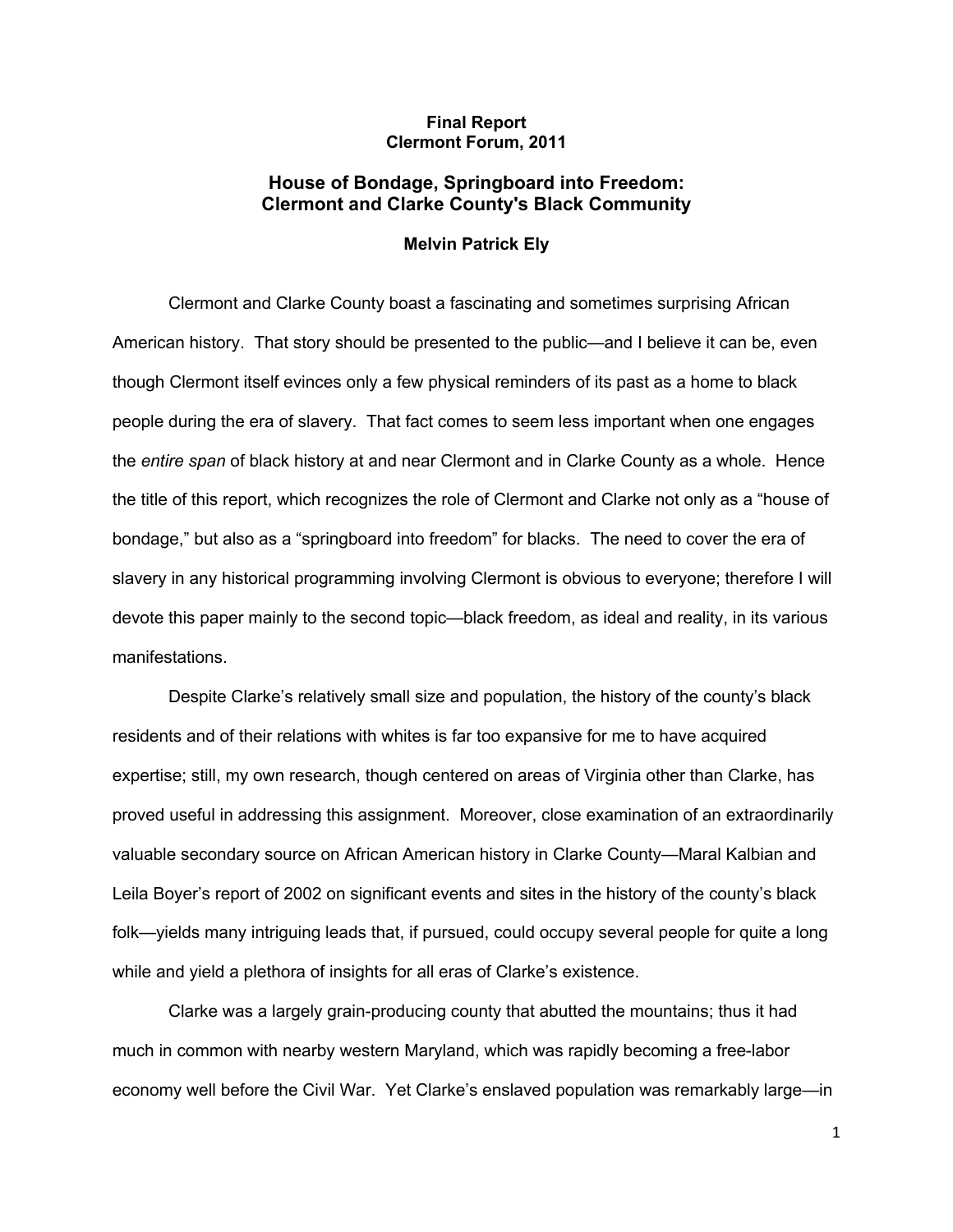part, some have suggested, because the area that later became Clarke County was settled largely by big planters from Virginia's Tidewater region who brought their slaves, the masters having received land grants from Robert "King" Carter, administrator of Lord Fairfax's Northern Neck Proprietary.<sup>1</sup>

Some might say that Clarke County's status as an "outlier" in this and other respects lessens its value as a window onto the past. I believe that something like the opposite is true. The expression *to define*, after all, derives from a Latin root meaning *to trace the bounds or limits*. I have argued elsewhere that "the boundaries of life in the . . . South encompass the loopholes, the 'give,'…and the African American achievements within that system." The story of Clarke County, *both in its representativeness and in its peculiarities*, can help us define what has been "normal" in the history of the American South.<sup>2</sup>

Even as Clarke County depended heavily on enslaved labor, a significant free black population lived there in the decades before 1865. I would bring to bear here four points I made in my book, *Israel on the Appomattox*. First, free African Americans were a numerically significant element of Old Virginia's population; one in nine black Virginians was free during the generation just before the Civil War. Second, free blacks sometimes participated noticeably in the antebellum economy. Third, free blacks figured vividly, and lamentably, as a topic in defenses of slavery that white Virginians generated. Finally, I have also shown that the roles free blacks played, and the relationships they had with whites were far more varied, and sometimes more friendly, than has generally been assumed. Free blacks were not particularly numerous in Clarke. $3$  Even so, the lives of the free people of color who did live there belong integrally to the larger history of free Afro-Virginia. For these people, in great part because of their own efforts, Clarke County indeed became a springboard into freedom; this amply justifies further research into their place in the county and the incorporation of those findings into any program of public education that the Clermont Foundation undertakes.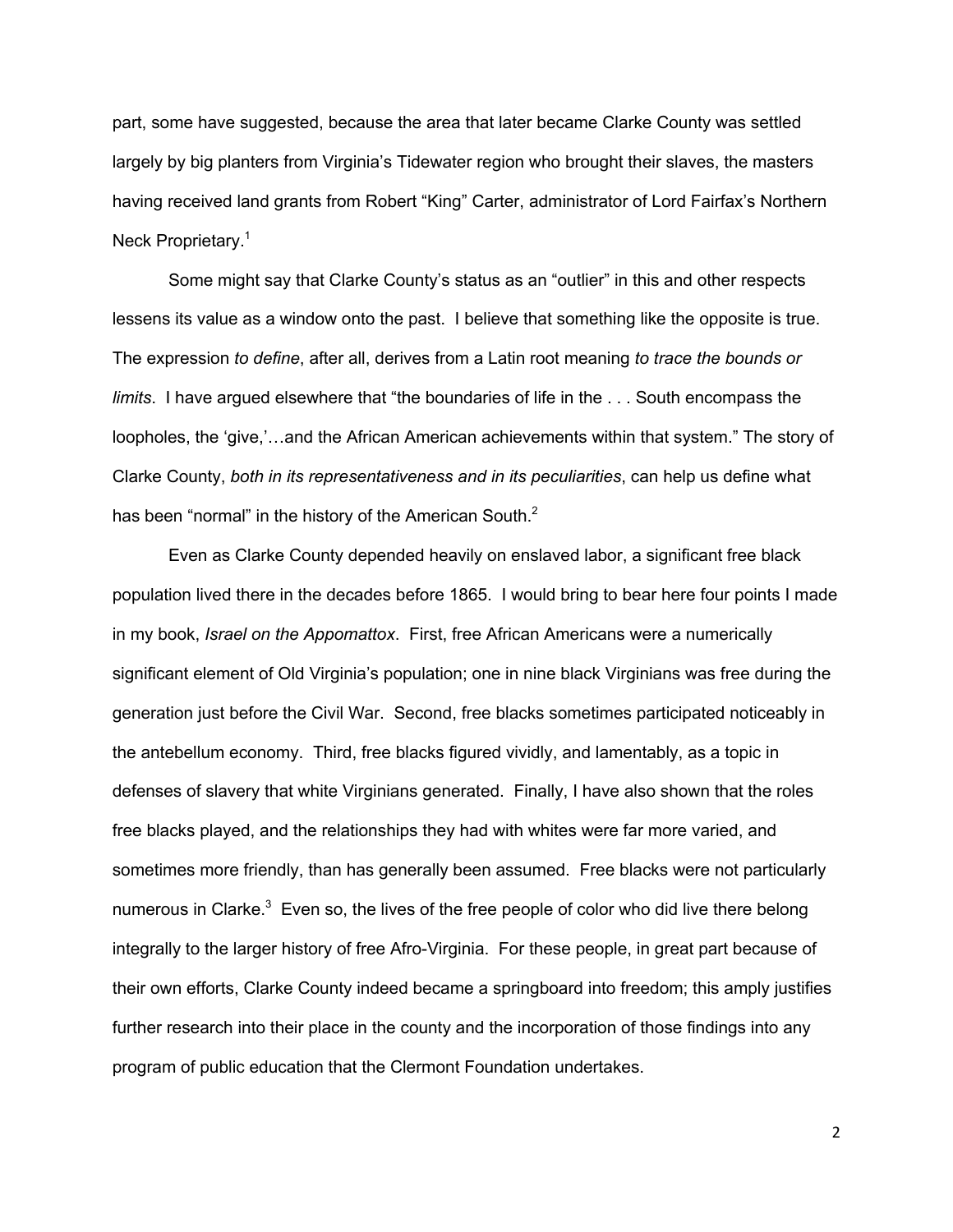The rubric of black freedom that I am emphasizing here encompasses also the activity in Clarke County of at least three ardent, articulate white emancipationists/ colonizationists, Episcopal Bishop William Meade and his sisters, Susan Meade and Ann Randolph Meade Page. The bishop played an important role in the American Colonization Society; Ann Page and her husband freed a number of their own slaves. Ann Page's personal correspondence apparently opens an important window onto the moral universe of a member of the planter class who believed in universal human freedom; one published article affords a handy introduction to the thought and actions of Ann Randolph Meade Page.<sup>4</sup>

American history's most important springboard into freedom, of course, was the Civil War. Some black residents of Clarke County managed to join the Union armed forces, and one enslaved man, Thomas Laws, apparently carried messages to and from Union General Philip Sheridan during the latter's campaign in the Valley. Laws's exploits are described in a contemporaneous book that Kalbian and Boyer describe as "unique and indispensable": *The James E. Taylor Sketchbook, With Sheridan Up the Shenandoah Valley in 1864*. 5 Laws's activities and those of others who struggled for freedom should be researched further and made known to the public. So should the experience of black people who lived more conventional lives during this tumultuous period (if there was any such thing as "conventional" human experience in wartime Virginia).

The postwar story of black freedom in Clarke County includes a development that is both interesting and very usefully documented by Kalbian and Boyer: the growth of numerous black residential enclaves. Clermont figures significantly in this history, first of all through the person of Josephine Williams, who, circumstantial evidence strongly suggests, had been an enslaved worker at Clermont before Emancipation. She purchased lots #1 and 2 in the enclave that came to be known as Josephine City near Berryville, and her given name likely was applied to the little black village; Williams maintained ties with the McCormick family after Emancipation, as did certain other residents of Josephine City until recent times.<sup>6</sup> Just as significant,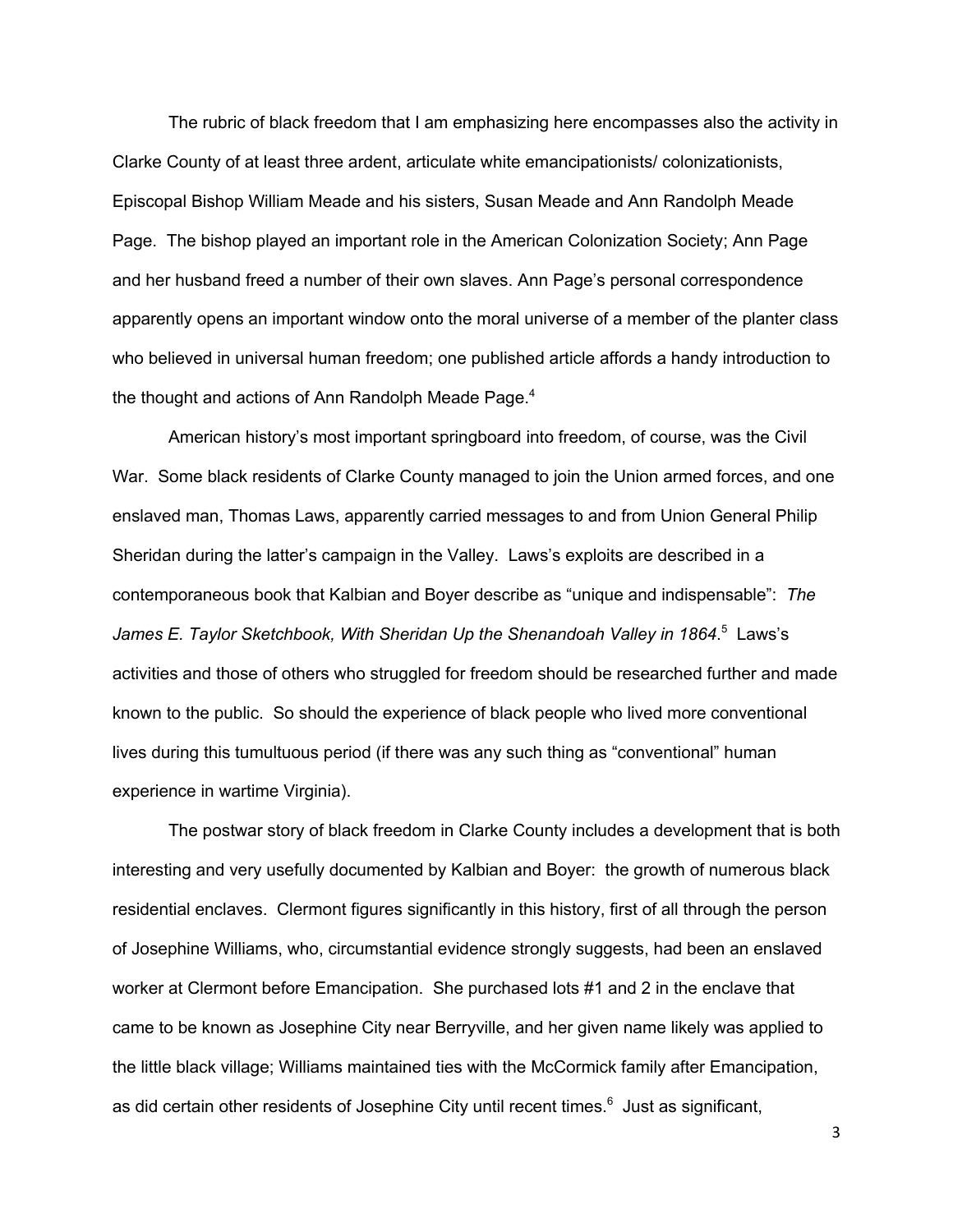Josephine City was founded on land sold in 1870 by the McCormick family of Clermont. The black community of Pigeon Hill likewise took shape largely on land purchased from the McCormicks.<sup>7</sup> These links between the history of Clermont and that of the county's African American community are important by any standard, and particularly so as a potential focal point in Clermont's future efforts to disseminate historical knowledge to the public.

How to tell the story—and indeed, what the story actually is—are matters that require both additional research and further discussion, both among us specialists and with other interested people. A vivid example of this need arose at the Forum in June 2011. The placing at the entrance to Josephine City of a Virginia historical marker chronicling the neighborhood's past constitutes an important step forward. That marker states that "Ellen McCormick established this African-American community" in order "to improve the lives of former slaves," and that the enclave became an "oasis" of black society and culture in Clarke County. I am aware of no one who would quarrel with the second statement—about Josephine City's importance in local black life over the years. Discussion at the Forum revealed, however, that there is disagreement about Ellen McCormick's role. It may be true that she wanted to help local freedpeople—I am told that oral tradition in at least in some quarters of the black community holds this to have been the case. Further research, if the appropriate sources exist, is desirable. Significantly, Kalbian and Boyer depict the McCormick land sales around this time as "liquidations" brought on by the owners' economic straits<sup>8</sup>—which, if true, does not prove that Mrs. McCormick had no concern for black well-being but does suggest that her motives were not entirely philanthropic.

In any event, it seems to me erroneous to say that Ellen McCormick, whatever her attitude toward freedpeople may have been, "established" Josephine City. The 31 acres were auctioned off in 1870 and settled by black purchasers, who almost surely built their own houses, practiced their occupations, and thus "established" Josephine City themselves. The latter nineteenth century was a period in which black Americans in both North and South were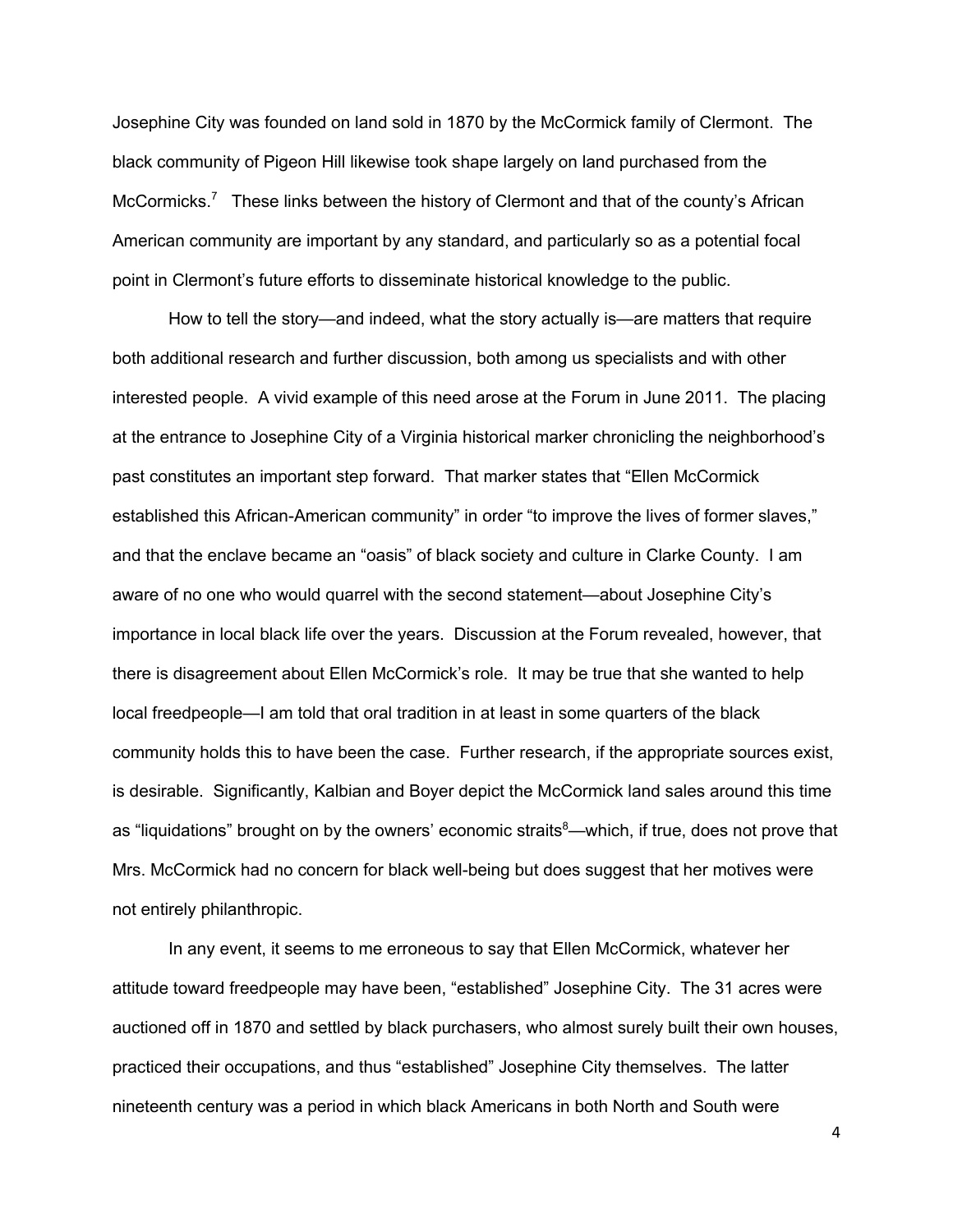building institutions and neighborhoods; thus, yet again, a train of events in Clarke County can illuminate a trend that was important on the national level.

Most intriguing to me, and worthy of energetic further research, is a report in the *Clarke Courier* in the fall of 1870, shortly after the sale of the tract that became Josephine City. The paper reported that the 31 acres had been auctioned off to "Robert Hall (colored) . . . [who] represents some thirty-three colored families, as he informs us. They intend to run a street the whole length of the lot and build." This account suggests a high degree of initiative, organization, and planning on the part of a large group of blacks. In particular, one would like to know as much as possible about Robert Hall and about the deliberations among future residents of Josephine that preceded this purchase of land—though documentation that would illuminate these topics may well be difficult to come by. $9$ 

Hundreds of black folk in Clarke ultimately made a different decision than those who settled Josephine City and the other African American enclaves in the county. No less striking than the prevalence of slave labor in this Valley community before the Civil War is the size of the black migration *out of* Clarke in the late nineteenth and twentieth centuries, which surpassed in magnitude the exodus from most other southern localities. In much of the South, of course, black outmigration reduced the *percentage* of the whole population that was African American; in Clarke County, black departures outstripped natural population increase—that is, the *absolute number* of black residents declined markedly (2,231 blacks in the county in 1900, but only 1,743 in 1920). In what had been a majority-black county in 1840 (and as such unique in Virginia west of the Blue Ridge, I believe), only 7 percent of Clarke's population today is black.<sup>10</sup> This remarkable diaspora—as well as the abiding North-South connections it must have created in many black extended families—needs to be researched through interviews and by other means, and the story then could be told as part of Clermont's mission. Many black citizens, I suspect, have family narratives to relate. Here again, a local phenomenon can throw light on national developments.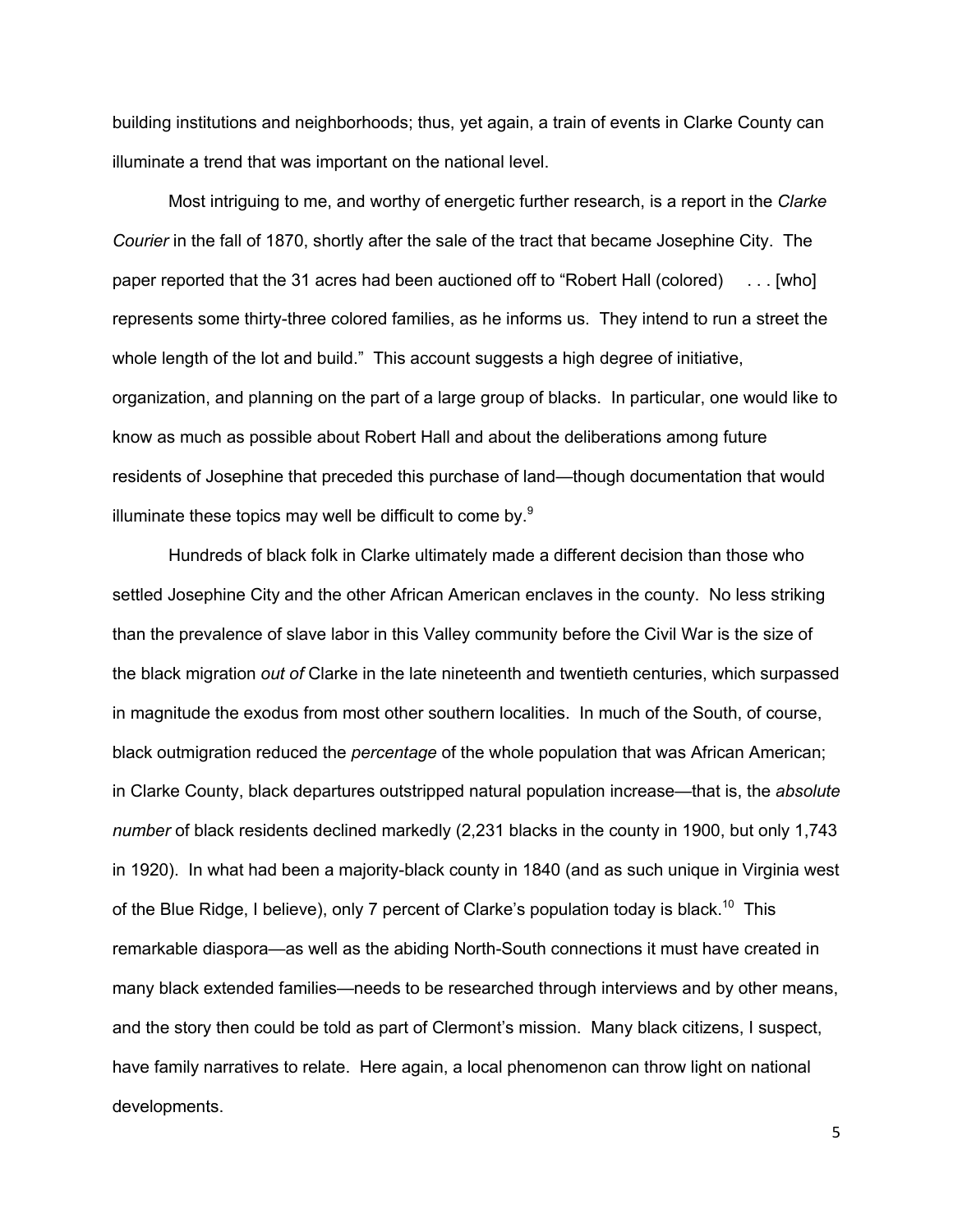Clermont and Clarke County possess assets that can go far toward making this African American history known to local citizens and to visitors. The county has an active and sophisticated local historical society that, if my own recent experience is any guide, now takes seriously the history of black residents and of race relations. Mary Morris, a skilled, publicspirited archivist, lends her talents both to Clermont and to the Historical Society and has been endlessly helpful to all of us. A glance at the footnotes in my report will instantly make clear something I stated early in this document: the report on Clarke's black communities produced by Maral Kalbian and Leila Boyer in 2002 offers a veritable road map for further research. The principal and most original contribution of that document is the plethora of information it offers about black residential enclaves in Clarke County, including both substantial neighborhoods such as Josephine City and tiny nooks. As a devoté of such enclaves, I find this history riveting. Moreover, Kalbian and Boyer suggest many promising topics of inquiry outside the area of their own expertise.

The greatest asset for presenting local black history to the public is and should continue to be the Josephine School Community Museum/Clarke County African American Museum and Cultural Center. This institution is nothing less than a gem; that it is the product of local initiative and talent strikes me as remarkable. The museum seems to me to capture the spirit of Clarke's black community while adhering to high academic standards (though I would be happy later, if asked, to suggest certain minor alterations and additions to the museum's content). The building and the displays it houses are aesthetically pleasing. This small institution has the further great advantage of being located in a historic building within Josephine City itself, and at the same time only a short distance from Clermont.

I recommend that any program of the Clermont Foundation which seeks to promote public enlightenment include an active partnership with the museum to present the *entire sweep* of Clarke County's black history—not only the story of slavery, important as that is, but rather the entire range of black experience and of black-white relations from Anglo-American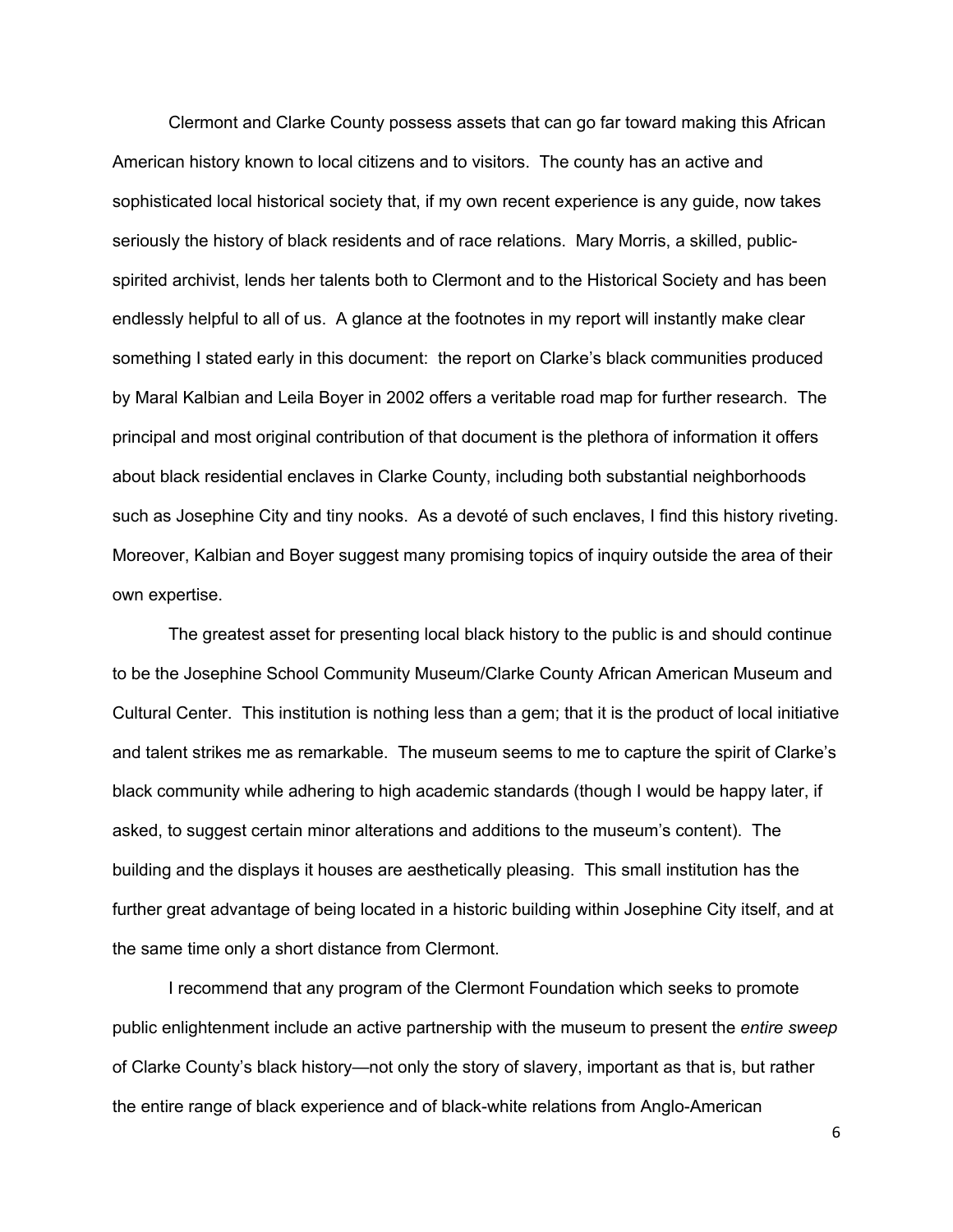settlement to the present. This should be a true partnership, with the museum retaining full autonomy and having an equal voice in whatever joint programs may be created. The participation of black residents of Clarke in every stage of planning this enterprise is of the highest importance; intellectual and ethical integrity requires their participation, and the public credibility of any program chronicling the African American component of Clarke's and Clermont's history will depend on such involvement. The Clermont Foundation and the Museum are both to be commended for their eagerness to turn to academic and professional experts for guidance; that should certainly continue.

I believe two particular subjects that pervade the history of race in Clarke County and throughout the South—black self-help and black-white relations—should receive special emphasis in programming undertaken by the Foundation and by the Museum. The first of these, black self-help, is perhaps the central motif of African American history, in part because few outside persons and institutions were aiding blacks through most of our history. I have already mentioned the founding of Josephine City as an example of black self-help.

Another is the advent of black churches, the separation of most Protestants across the South into white and black congregations having occurred about 1867. It is remarkable how many African American communities, even very small ones, established their own churches, more than a few of which still stand today. These buildings were centers not only of religious activity, but also of educational, political, and social endeavors—community centers in the fullest sense. One- and two-room schools, sometimes housed in church buildings, likewise became core institutions of black life; a few, prominently including the Josephine School, still stand. An additional salient component of self-help was black-owned small business. Older residents of Josephine City recall a time when that little community boasted a grocery store, a gas station, a boarding house, a restaurant, and a ladies' hat shop. Between the 1890s and the 1920s, two newspapers were produced by black residents of Berryville.<sup>11</sup>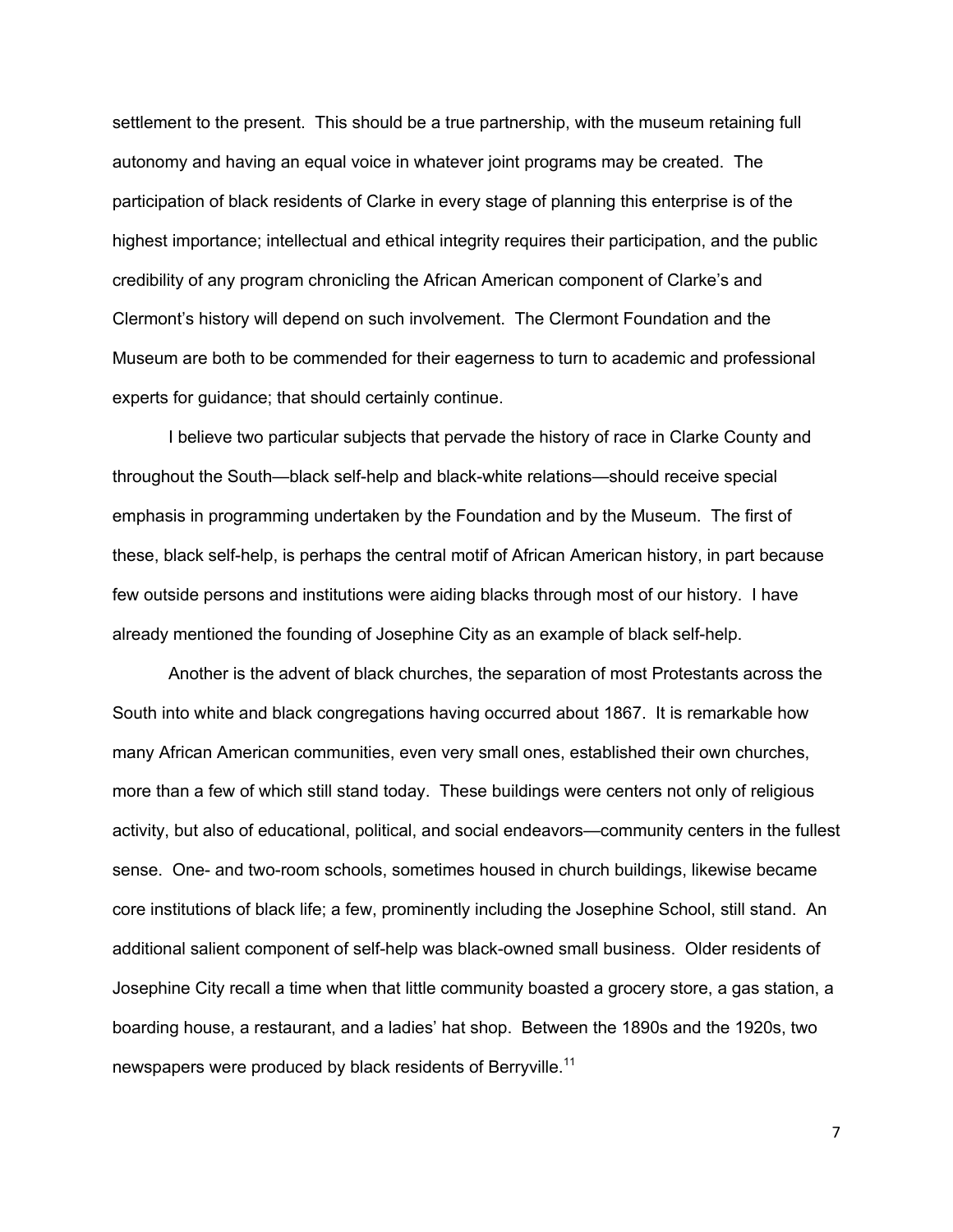The subject of race *relations*, including attitudes of people of one race toward persons of the other—is trickier to convey to modern audiences than black self-help is, yet it is extremely important. Clarke County, the Commonwealth of Virginia, and the South as a whole have been societies in which people lived together and interacted daily across the color line even as whites ruled. That system produced all kinds of subtleties and undercurrents, and—let's face it conveying subtle points is not the strong suit of most interpretations of history for the public at large. The specific challenge in depicting what I'm calling race relations is to reveal both the oppression that pervaded society and the everyday human interactions, which, though premised on racial inequality, were by no means always hostile and in some respects appear to have been (and in some senses actually were) what one could reasonably call friendly. The danger of succumbing either to twenty-first-century "political correctness" on the one hand, or of appearing to whitewash the past on the other, is considerable.

A prime example of the sort of nuance or ambiguity I am speaking of appears in an article in the *Clarke Courier* in 1870 which conveyed news of the intent of black citizens to found what soon became Josephine City. Some Americans today would be surprised to learn that whites of that time—and in the antebellum period, too, as my own published work on free blacks shows—openly recognized the existence of "respectable" blacks. Yet those very same whites tended to assume that this respectability was the exception rather than the norm among blacks, and to worry that the character even of "respectable colored" families might degenerate over time. In the case of what would soon become Josephine City, the *Courier* raised the "question [of] how such a settlement will affect the interest of this community [Berryville], and especially of those [whites] living in that part of the village":

The few whom we have heard mentioned as part of the purchasers [of the land that became Josephine City], are among the most respectable colored men of the county, and we believe that during their lives, at least, they will be no injury to the community, but rather an advantage, in that they will be a valuable addition to the labor supply. But an introduction of so large a number [of blacks] into so small a space, all of whom cannot be among the best, is a natural cause of some uneasiness. We trust that these people as they settle here may feel the responsibility that rests upon them to sustain a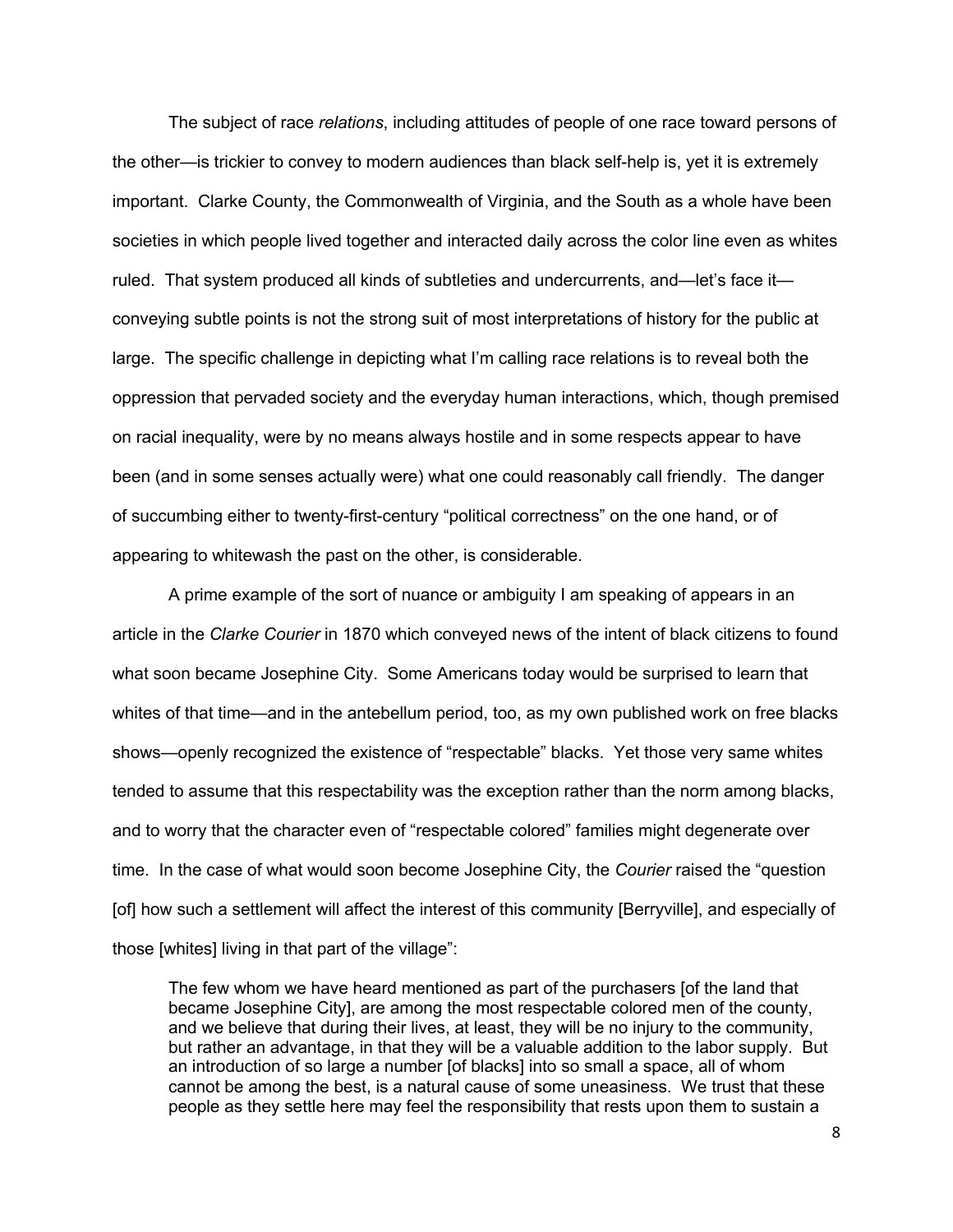good character. The white people may do a good deal by considerate kindness to give them an impulse in the right direction.<sup>12</sup>

It would be difficult to encapsulate better within a single paragraph the complexities of white attitudes that we rightly regard as oppressive, yet which we sometimes mistakenly think of as lacking in nuance. One could identify countless documents from various eras that resemble the one just quoted in conveying the intricacies that have characterized a system that we tend to regard as simple and static. I am not yet ready to concede that a museum display, or literature made available to the public or even to school pupils, cannot encompass these complexities.

Other examples abound (and here again, as so often in this paper, I cite leads collected by Kalbian and Boyer). One of the early black congregations in Berryville gave the *Clarke Courier* to understand in 1879 that the church's members would "be glad to see their white friends" at a fund-raising entertainment.<sup>13</sup> This sort of cross-racial invitation, in both directions, seems been issued with some frequency by churches and other institutions in Virginia from the latter nineteenth century well into the twentieth. For instance, the Farmville Baptist Church, though by 1936 an all-white congregation, took black neighbors into account when the church mounted an exhibition to mark its centenary in that year. "A special invitation is extended the colored people, who are interested, to visit the exhibit Sunday afternoon from 4:30 to 5:30," the local newspaper announced.<sup>14</sup>

Such overtures offer an entrée into the racial etiquette of post-Emancipation Virginia, though they may raise as many questions as they answer. The black Christians in Berryville address an invitation to their white "friends" (or at least the white newspaper understands them to have used that term). The whites in Farmville do not apply the word *friends* to the black neighbors they address, though experience leads me to believe that one could find invitations from white congregations to black folk that do use that language. The whites of Farmville did couch their invitation to their black neighbors as "a *special* invitation," as if otherwise someone might think the overture perfunctory.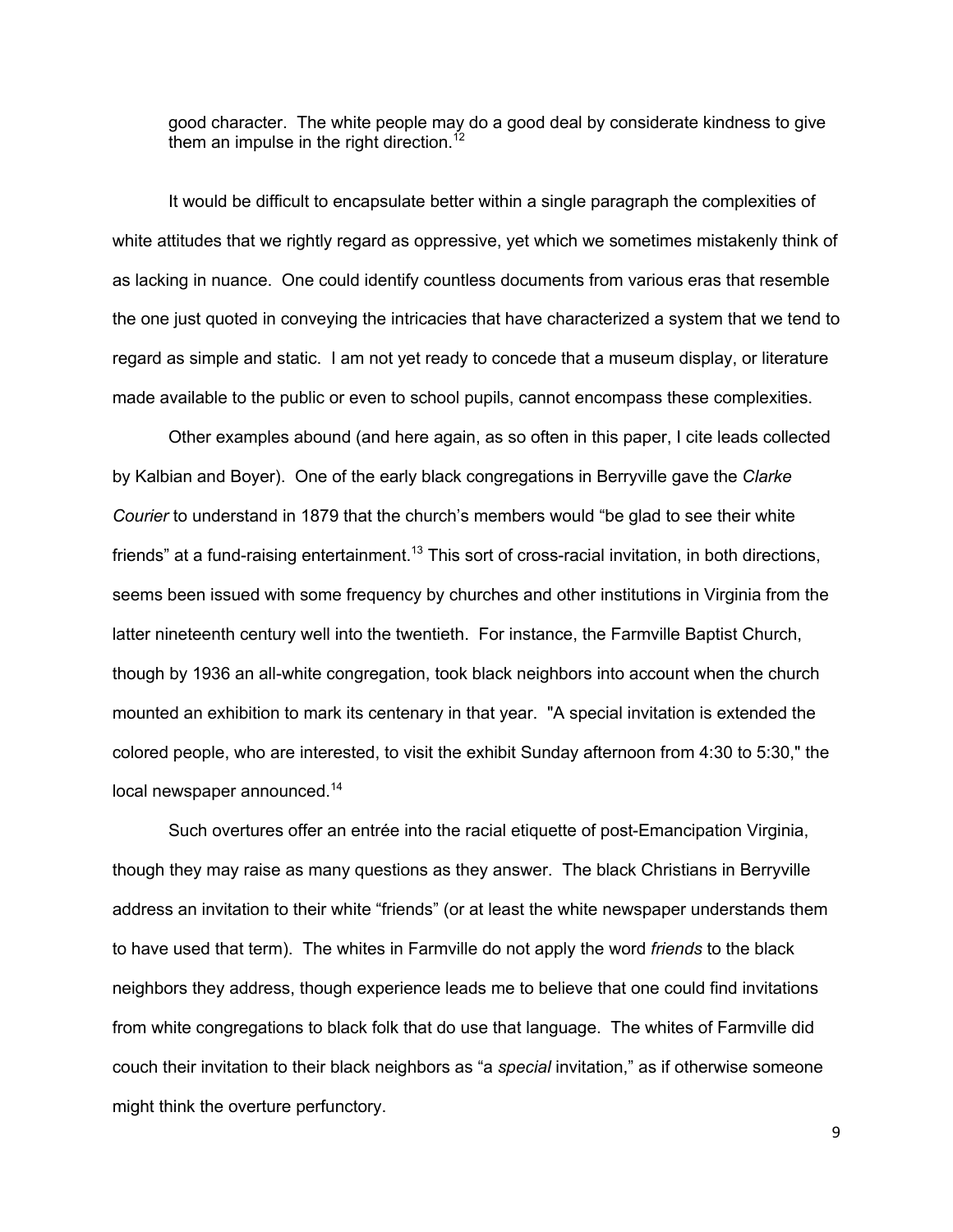On the "other other" hand, it is noteworthy that the appeal issued to the black citizens of Farmville is "special" not only because the whites who tender it define it as such in a seemingly positive sense, but also because the chit can be redeemed only during a single hour; in other words, blacks are invited, but on a segregated basis. The invitation from Berryville's black Christians does not set aside a special hour for whites to attend the festivities. Indeed, anyone of late middle age or older who grew up in the South will remember that whites could attend black functions (for example, church services) at will, while black attendance at white churches (except perhaps in the gallery) was generally not welcomed. My purpose here is not to adumbrate this etiquette in all its subtleties, but rather to illustrate its endless complexity.

The white newspaper in Berryville in 1883 mentioned, without apparent disdain, the existence of a local black paper, and it recorded the death in 1927 of the editor of another such journal. A local man, Graham Blandy, who I infer was white, contributed most of the funds needed to construct schools for black pupils at White Post and Millwood in Clarke County in 1909. He conditioned his offer for White Post on the county school board's agreement to hire a teacher of "manual training such as bricklaying, carpentry etc."<sup>15</sup> These donations are remarkable both on their face (Blandy could have found many uses for his money other than to provide for black schooling) and because of the questions they raise. Did the donor believe that "manual training" was the most appropriate form of instruction for blacks? Or did he rate humanities and sciences more highly, therefore sloughing off to the county the responsibility for funding manual training? Or yet again—a possibility compatible with either or both of the first two—did the benefactor conclude that he could enlist some county support for the black school at White Post, but only if he played on the prevailing white prejudice that education for blacks was justified insofar as it helped create a useful labor force?

The white press in Clarke, as in other counties in Virginia, not infrequently contains references to black individuals over the decades whom they designate as "well-thought-of," "respectable," and the like.<sup>16</sup> These references cut two ways: they are meaningful recognitions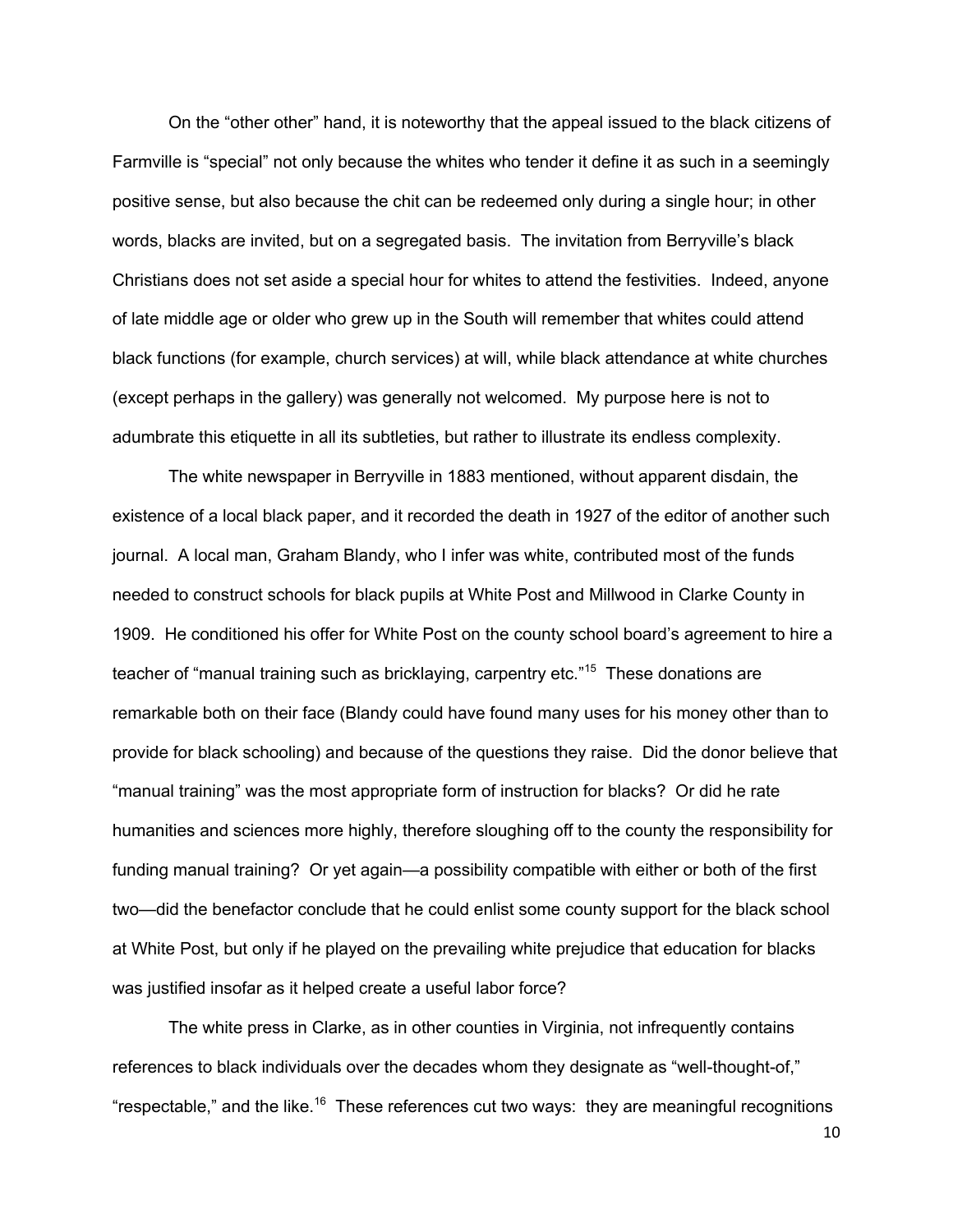of the accomplishments of black people and, at the same time, assertions of white people's right to *define* respectability and to judge the character of black individuals.

Yet one also finds instances in which whites in Clarke County and elsewhere in Virginia recognize their black neighbors' right to define themselves. In 1869—when bitter memories of the Civil War were fresh—the *Clarke Courier* wrote of a school for blacks founded by John Holmes, "a colored veteran who had lost a leg in the war"; presumably Holmes had served in the Union army, yet the white writer's tone appears to have been neutral or even respectful. And during the same period, black citizens of Clarke did not hesitate to found the John Brown Temperance Society. That nomenclature—assuming the group named itself after the abolitionist leader of the famous raid on Harpers Ferry in 1859—would seem to evince both a habit on the part of blacks of choosing their own heroes and a tacit assumption on the part of whites that Afro-Virginians could and would exercise that prerogative.<sup>17</sup> These undercurrents were and are part and parcel of the system of white dominance in the South; we need to do all we can to recognize both the oppression and its limits, and to chronicle with sensitivity both black resilience and African Americans' necessary accommodations to the system.

Such practical ideas as I have for disseminating the history of black (and white) life at Clermont and in Clarke County come mainly from keeping my ears open during the recent Forum and in conversations with local people. Inclusion of African American neighborhoods in such programs will mandate methods of presentation that require little staffing, as public demand is likely to be episodic and unpredictable. One possibility would be to prepare literature or even a DVD to facilitate self-guided driving tours. A related idea arose in correspondence with Ms. Dee-Dee Liggins, a resident of Josephine City and a stalwart promoter of black history awareness in Clarke County: she suggested that buildings and other sites in Josephine be identified by signboards. One scenario she and I have discussed would encompass signs containing informational text not unlike Virginia state historical markers. A less expensive alternative might be to erect signs with numbers keyed to a printed guide that could be made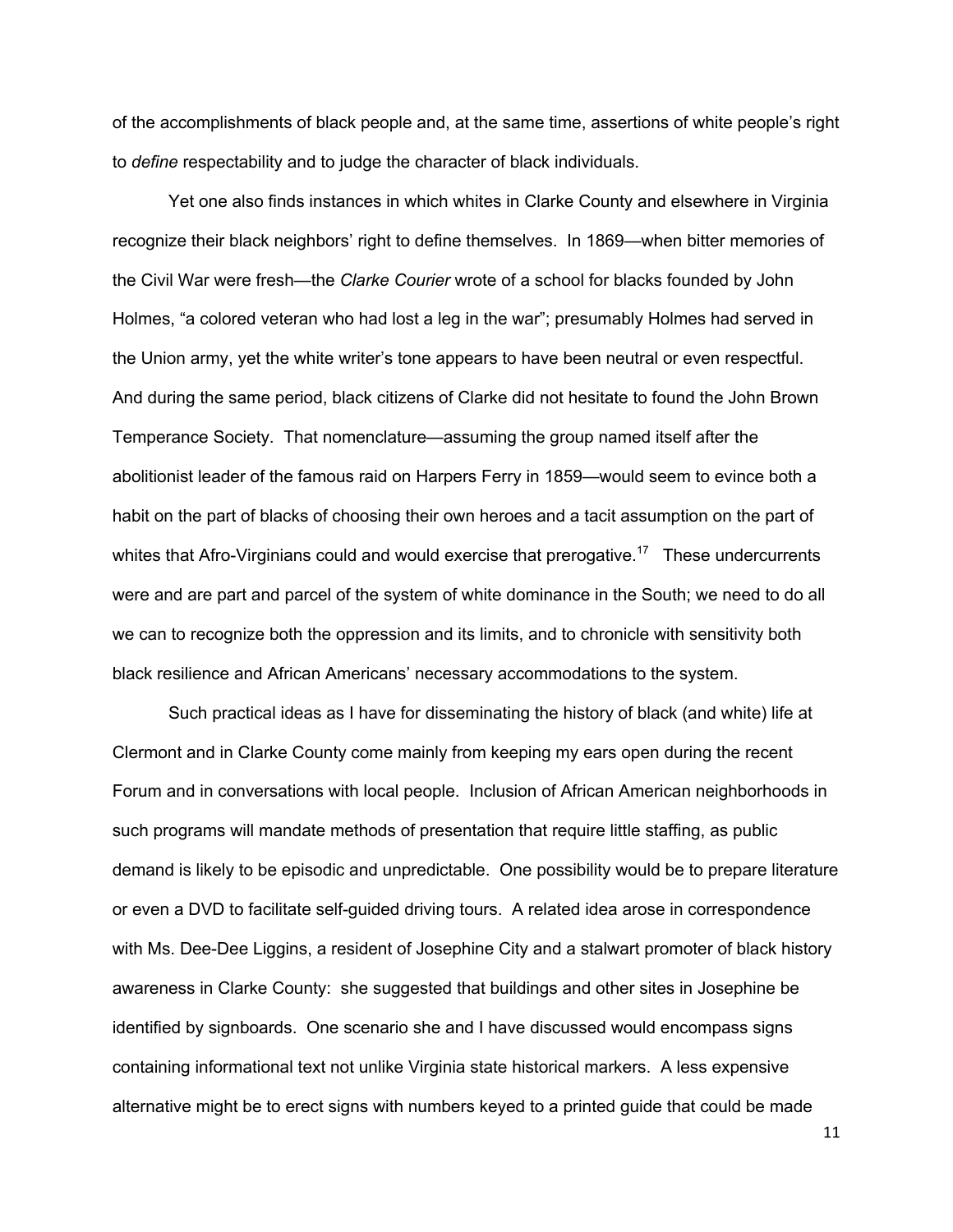available at little cost both through suitable venues in Berryville and in a self-serve box at the entrance to Josephine City.

A third idea would involve sponsorship of classroom visits to Clarke County schools by people trained to present facets of local history to pupils of various ages. Finally, my wife asked me whether relatively brief summer camp-style experiences, especially for city-dwelling young people, might be provided on the grounds of Clermont; it that proves feasible and desirable, the camp stays should involve visits to Josephine City and its museum and perhaps to other black enclaves identified by Kalbian and Boyer.

I realize that the multiplicity of intriguing ideas on any given topic tends to exceed one's ability to carry them out. Nevertheless, I hope that these reflections and suggestions will lead toward new ways of nurturing what I see as a growing interest in the history of black folk and of race relations in Clarke County—a place that is at once so different, so special, and at the same time so redolent of themes that go to the heart of human experience in our state and region.

1 See Warren R. Hofstra, *A Separate Place: The Formation of Clarke County, Virginia* (1999).

2 Melvin Patrick Ely, *Israel on the Appomattox: A Southern Experiment in Black Freedom from the 1790s Through the Civil War* (2004), pp. 15-16.

3 Maral S. Kalbian and Leila O. W. Boyer, *Final Report: African-American Historic Context: Clarke County, VA* (CLG Project #66014, 2002), pp. 21 and 5.

4 On the Pages, see Kalbian and Boyer, *Final Report*, pp. 10-11, 88, and 104-05; the article I mention is Arthur Dicken Thomas Jr., "'O That Slavery's Curse Might Cease': Ann Randolph Meade Page: The Struggle of a Plantation Mistress to Become an Emancipator," *Virginia Seminary Journal* 45 (December 1993), 56-61.

5 Kalbian and Boyer, *Final Report*, pp. 14-15 and 104. The *Taylor Sketchbook* was published in Cleveland in 1989.

<sup>6</sup>For a compact discussion of evidence on this subject, see Kyle Ainsworth, "Restoration, Resistance, and Reconstruction: Liberty at Last in Clarke County, Virginia, 1865-1879" (Master's thesis, University of Southern Mississippi, 2010), pp. 119-120.

7 Kalbian and Boyer, *Final Report*, pp. 51-57 (Josephine City) and 69-71 (Pigeon Hill).

8 Kalbian and Boyer, *Final Report*, p. 70.